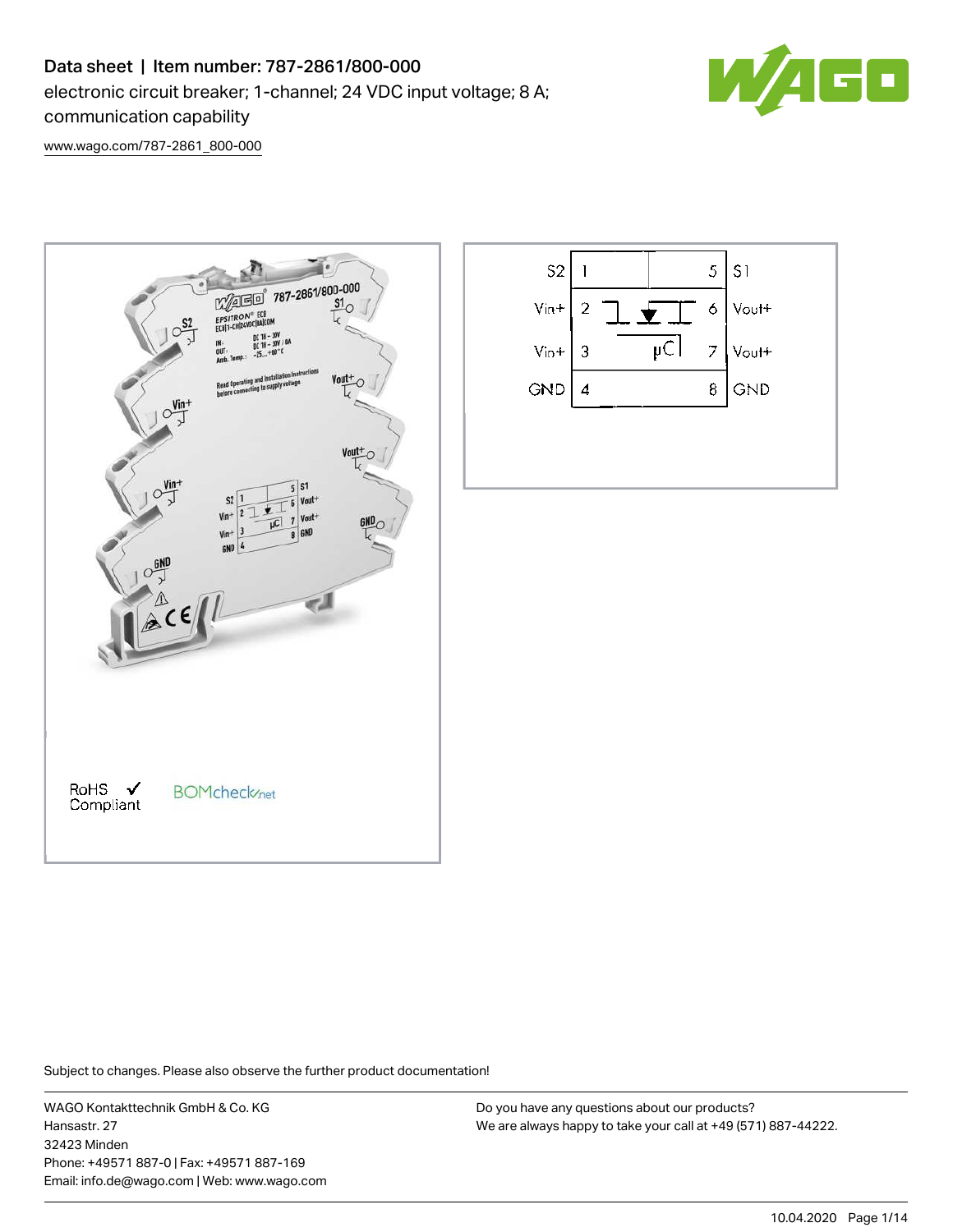



### Item description

#### Features:

- $\blacksquare$ Space-saving ECB with one channel
- $\blacksquare$ Reliably and safely trips in the event of an overload and short circuit on the secondary side
- $\blacksquare$ Switch-on capacity > 50,000 μF
- $\blacksquare$ Enables the use of an economical, standard power supply
- $\blacksquare$ Minimizes wiring via two voltage outputs and maximizes commoning options on both input and output sides (e.g., commoning of the output voltage on 857 and 2857 Series devices)
- $\blacksquare$ Status signal – adjustable as single or group message
- $\blacksquare$ Reset, switch on/off via remote input or local switch
- $\blacksquare$ Prevents power supply overload due to total inrush current thanks to time-delayed switching on during interconnected operation

#### Data Technical Data

#### Input

| Nominal input voltage U <sub>inom</sub>                                    | <b>DC 24 V</b>                                                |  |
|----------------------------------------------------------------------------|---------------------------------------------------------------|--|
| Input voltage range                                                        | DC 18  30 V                                                   |  |
| Output                                                                     |                                                               |  |
| Total number of channels (module)                                          |                                                               |  |
| Nominal output voltage U <sub>o nom</sub>                                  | 1 x DC 24 V                                                   |  |
| Output voltage range                                                       | DC 18  30 V ( $U_a$ – voltage drop)                           |  |
| Voltage drop                                                               | $\leq 160$ mV                                                 |  |
| Subject to changes. Please also observe the further product documentation! |                                                               |  |
| WAGO Kontakttechnik GmbH & Co. KG                                          | Do you have any questions about our products?                 |  |
| Hansastr, 27                                                               | We are always happy to take your call at +49 (571) 887-44222. |  |
| 32423 Minden                                                               |                                                               |  |
| Phone: +49571 887-0   Fax: +49571 887-169                                  |                                                               |  |
| Email: info.de@wago.com   Web: www.wago.com                                |                                                               |  |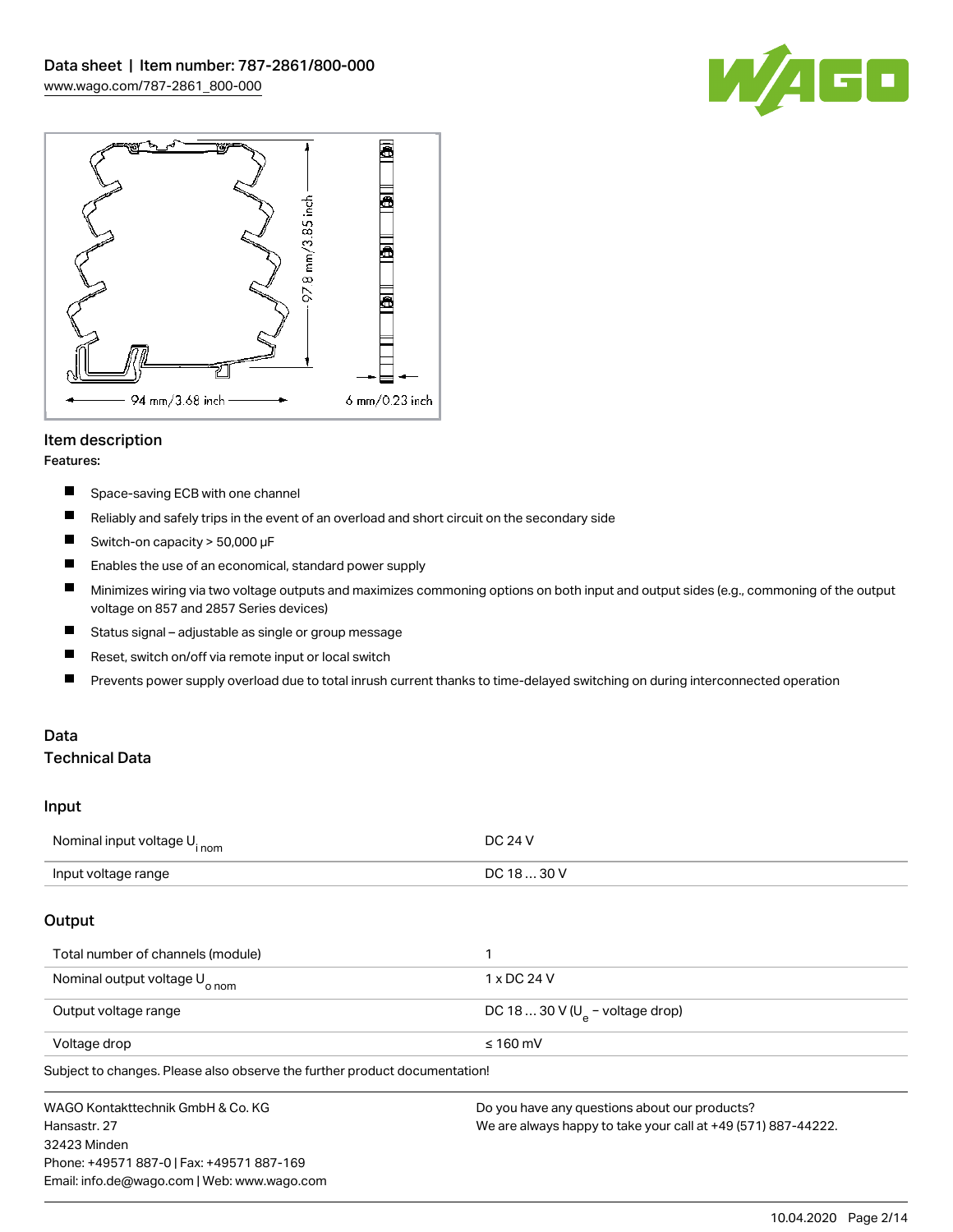[www.wago.com/787-2861\\_800-000](http://www.wago.com/787-2861_800-000)



| Nominal output current I <sub>o nom</sub>                                  | 1 x 8 A (fixed setting)                                                                                      |
|----------------------------------------------------------------------------|--------------------------------------------------------------------------------------------------------------|
| Trip time                                                                  | 4 ms  100 s (Load-dependent)                                                                                 |
| Switch-on capacity                                                         | > 50000 µF per channel                                                                                       |
| Switch-on behavior                                                         | Time-delayed channel switching (load-dependent, min. 170 ms/max.<br>500 ms)                                  |
| <b>Active Current Limitation</b>                                           | no                                                                                                           |
| Signaling and communication                                                |                                                                                                              |
| Signaling                                                                  | 1 x Status LED (green/yellow/red/blue)<br>1 x Control input<br>1 x active signal output ( $U_i$ , max. 4 mA) |
| Operation status indicator                                                 | Green LED (channel OK)<br>Red LED (tripped channel)                                                          |
| Remote input                                                               | 18  30 VDC signal, switches on/off and resets the channel                                                    |
| <b>Efficiency/Power losses:</b>                                            |                                                                                                              |
| Power loss P <sub>1</sub>                                                  | $\leq$ 0,3 W (No load)                                                                                       |
| Efficiency (typ.)                                                          | 99 %                                                                                                         |
| Fuse protection:                                                           |                                                                                                              |
| Internal fuse                                                              | T 15 A                                                                                                       |
| Safety and protection:                                                     |                                                                                                              |
| Insulation voltage (connectors-housing)                                    | DC 0,5 kV                                                                                                    |
| Protection class                                                           | $\mathsf{III}$                                                                                               |
| Protection class                                                           | IP20 (per EN 60529)                                                                                          |
| Reverse voltage protection                                                 | No                                                                                                           |
| Transient protection, primary                                              | Suppressor diode (33 V)                                                                                      |
| Parallel operation of single channels                                      | Not permitted                                                                                                |
| Series connection                                                          | No                                                                                                           |
| <b>MTBF</b>                                                                | 1,245,816 h (per MIL-HDBK-217F2)                                                                             |
| <b>Connection data</b>                                                     |                                                                                                              |
| Number of jumper slots                                                     | 8                                                                                                            |
| Connection technology                                                      | Push-in CAGE CLAMP®                                                                                          |
| Subject to changes. Please also observe the further product documentation! |                                                                                                              |
| $\lambda$                                                                  |                                                                                                              |

WAGO Kontakttechnik GmbH & Co. KG Hansastr. 27 32423 Minden Phone: +49571 887-0 | Fax: +49571 887-169 Email: info.de@wago.com | Web: www.wago.com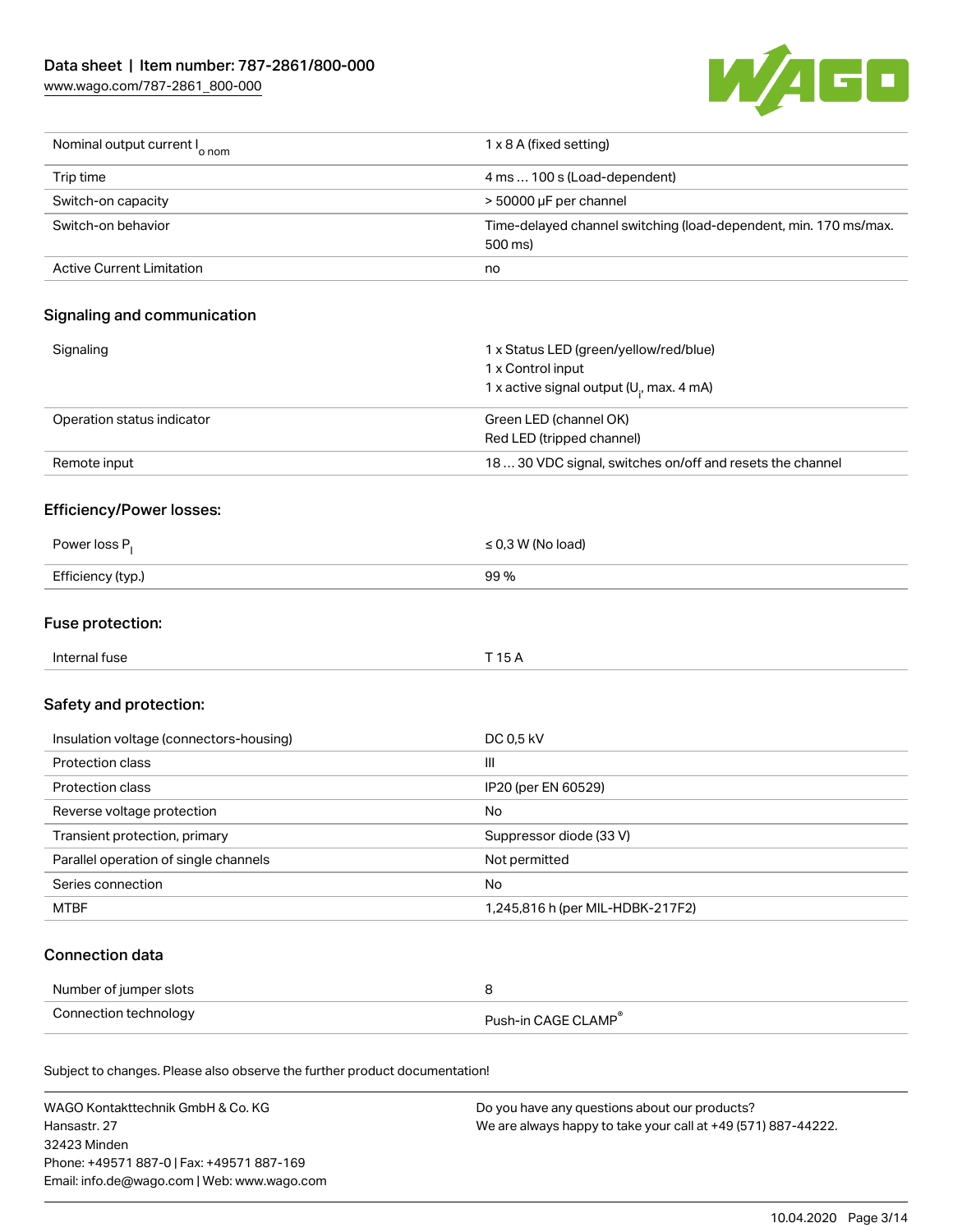

| WAGO terminal           | WAGO 857 Series                         |
|-------------------------|-----------------------------------------|
| Solid conductor         | $0.08$ 2.5 mm <sup>2</sup> / 28  14 AWG |
| Fine-stranded conductor | $0.34$ 2.5 mm <sup>2</sup> / 22  14 AWG |
| Strip length            | $910$ mm / 0.35 $$ 0.39 inch            |

#### Geometrical Data

| Width                                 | 6 mm / 0.236 inch   |
|---------------------------------------|---------------------|
| Height from upper-edge of DIN-35 rail | 97.8 mm / 3.85 inch |
| Depth                                 | 94 mm / 3.701 inch  |

#### Mechanical data

| Type of mounting | DIN-35 rail (EN 60715) |
|------------------|------------------------|
|                  |                        |

#### Material Data

| Fire load | 0.405 M <sub>U</sub> |
|-----------|----------------------|
| Weight    | 63,                  |

#### Environmental Requirements

| Surrounding air (operating) temperature | -25  65 °C (Derating must be observed) |
|-----------------------------------------|----------------------------------------|
| Surrounding air (storage) temperature   | $-4085$ °C.                            |
| Relative humidity                       | 1095 % (no condensation permissible)   |
| Derating                                | See instruction manual                 |
| Pollution degree                        |                                        |

### Standards and specifications

| Conformity marking       |                                                                |
|--------------------------|----------------------------------------------------------------|
| Standards/specifications | EN 61000-6-2; EN 61000-6-3; UL 61010-2-201; DNV GL* (*pending) |

### Commercial data

| Packaging type     | bag           |
|--------------------|---------------|
| Country of origin  | DE            |
| <b>GTIN</b>        | 4055143533171 |
| Customs Tariff No. | 85363010900   |

### Approvals / Certificates

#### UL-Approvals

Subject to changes. Please also observe the further product documentation!

WAGO Kontakttechnik GmbH & Co. KG Hansastr. 27 32423 Minden Phone: +49571 887-0 | Fax: +49571 887-169 Email: info.de@wago.com | Web: www.wago.com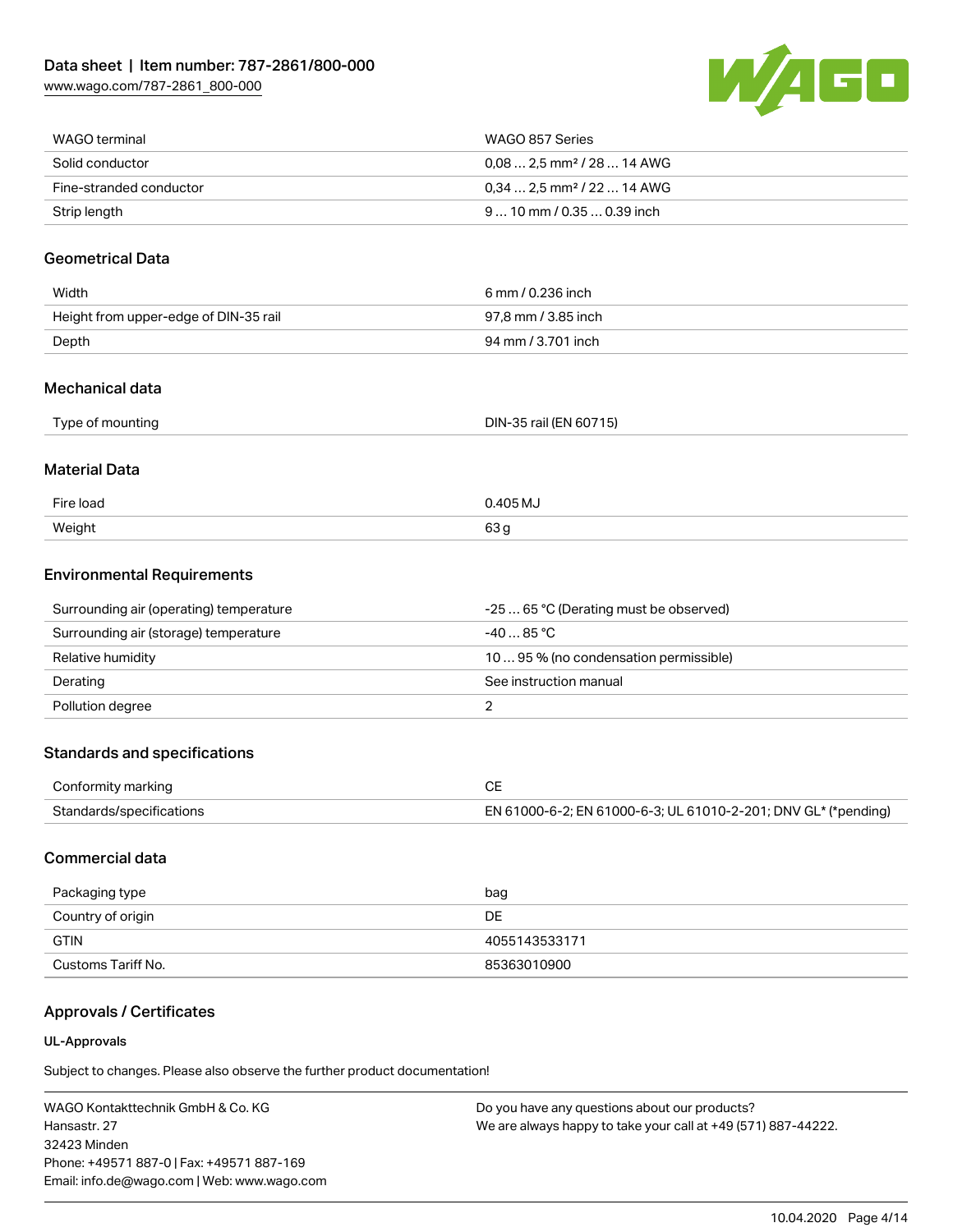

| Logo | Approval                                                     | <b>Additional Approval Text</b> | Certificate<br>name                           |
|------|--------------------------------------------------------------|---------------------------------|-----------------------------------------------|
| (Uı  | UL<br>Underwriters Laboratories Inc. (ORDINARY<br>LOCATIONS) | UL 2367, UL 61010-2-201         | E175199<br>Vol.3 Sec.<br>2 Series<br>0787 ECB |

### **Counterpart**

### Compatible products

| Jumper |                                                                                                      |                                      |
|--------|------------------------------------------------------------------------------------------------------|--------------------------------------|
| π      | Item no.: 281-482<br>Comb-style jumper bar; insulated; 2-way; IN = IN terminal block; gray           | www.wago.com/281-482                 |
|        | Item no.: 859-402<br>Push-in type jumper bar; 2-way; Nominal current 18 A; insulated; light gray     | www.wago.com/859-402                 |
|        | Item no.: 859-402/000-005<br>Push-in type jumper bar; 2-way; Nominal current 18 A; insulated; red    | www.wago.com/859-402<br>/000-005     |
|        | Item no.: 859-402/000-006<br>Push-in type jumper bar; 2-way; Nominal current 18 A; insulated; blue   | www.wago.com/859-402<br>/000-006     |
|        | Item no.: 859-402/000-029<br>Push-in type jumper bar; 2-way; Nominal current 18 A; insulated; yellow | www.wago.com/859-402<br>/000-029     |
|        | Item no.: 859-403<br>Push-in type jumper bar; 3-way; Nominal current 18 A; insulated; light gray     | www.wago.com/859-403                 |
|        | Item no.: 859-403/000-005<br>Push-in type jumper bar; 3-way; Nominal current 18 A; insulated; red    | www.wago.com/859-403<br>/000-005     |
|        | Item no.: 859-403/000-006<br>Push-in type jumper bar; 3-way; Nominal current 18 A; insulated; blue   | www.wago.com/859-403<br>/000-006     |
|        | Item no.: 859-403/000-029<br>Push-in type jumper bar; 3-way; Nominal current 18 A; insulated; yellow | www.wago.com/859-403<br>$/000 - 029$ |

Subject to changes. Please also observe the further product documentation!

WAGO Kontakttechnik GmbH & Co. KG Hansastr. 27 32423 Minden Phone: +49571 887-0 | Fax: +49571 887-169 Email: info.de@wago.com | Web: www.wago.com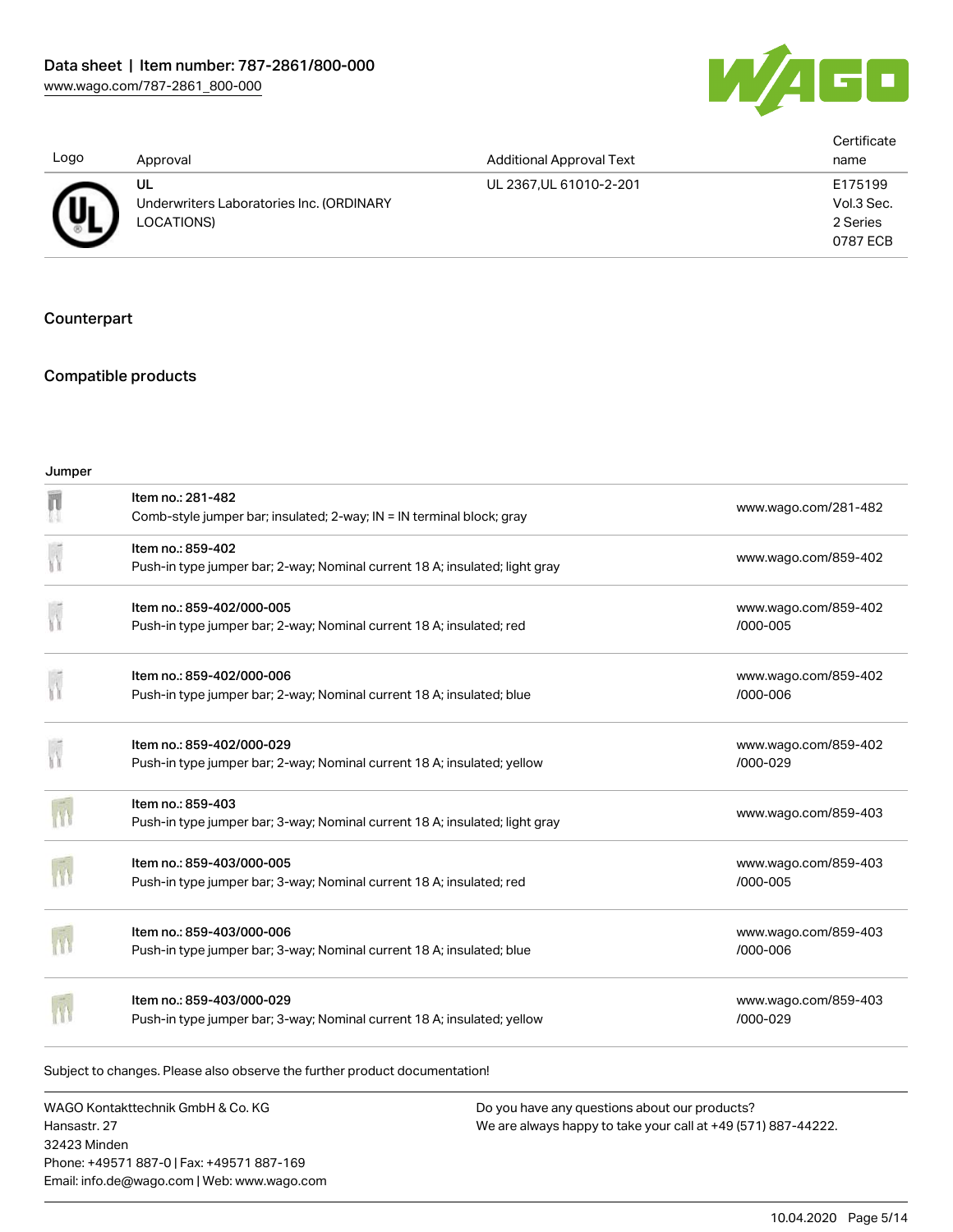## Data sheet | Item number: 787-2861/800-000

[www.wago.com/787-2861\\_800-000](http://www.wago.com/787-2861_800-000)



| Item no.: 859-404<br>Push-in type jumper bar; 4-way; Nominal current 18 A; insulated; light gray     | www.wago.com/859-404             |
|------------------------------------------------------------------------------------------------------|----------------------------------|
| Item no.: 859-404/000-005<br>Push-in type jumper bar; 4-way; Nominal current 18 A; insulated; red    | www.wago.com/859-404<br>/000-005 |
| Item no.: 859-404/000-006<br>Push-in type jumper bar; 4-way; Nominal current 18 A; insulated; blue   | www.wago.com/859-404<br>/000-006 |
| Item no.: 859-404/000-029<br>Push-in type jumper bar; 4-way; Nominal current 18 A; insulated; yellow | www.wago.com/859-404<br>/000-029 |
| Item no.: 859-405<br>Push-in type jumper bar; 5-way; Nominal current 18 A; insulated; light gray     | www.wago.com/859-405             |
| Item no.: 859-405/000-005<br>Push-in type jumper bar; 5-way; Nominal current 18 A; insulated; red    | www.wago.com/859-405<br>/000-005 |
| Item no.: 859-405/000-006<br>Push-in type jumper bar; 5-way; Nominal current 18 A; insulated; blue   | www.wago.com/859-405<br>/000-006 |
| Item no.: 859-405/000-029<br>Push-in type jumper bar; 5-way; Nominal current 18 A; insulated; yellow | www.wago.com/859-405<br>/000-029 |
| Item no.: 859-406<br>Push-in type jumper bar; 6-way; Nominal current 18 A; insulated; light gray     | www.wago.com/859-406             |
| Item no.: 859-406/000-005<br>Push-in type jumper bar; 6-way; Nominal current 18 A; insulated; red    | www.wago.com/859-406<br>/000-005 |
| Item no.: 859-406/000-006<br>Push-in type jumper bar; 6-way; Nominal current 18 A; insulated; blue   | www.wago.com/859-406<br>/000-006 |
| ltem no.: 859-406/000-029<br>Push-in type jumper bar; 6-way; Nominal current 18 A; insulated; yellow | www.wago.com/859-406<br>/000-029 |
| Item no.: 859-407<br>Push-in type jumper bar; 7-way; Nominal current 18 A; insulated; light gray     | www.wago.com/859-407             |
| Item no.: 859-407/000-005<br>Push-in type jumper bar; 7-way; Nominal current 18 A; insulated; red    | www.wago.com/859-407<br>/000-005 |

Subject to changes. Please also observe the further product documentation!

WAGO Kontakttechnik GmbH & Co. KG Hansastr. 27 32423 Minden Phone: +49571 887-0 | Fax: +49571 887-169 Email: info.de@wago.com | Web: www.wago.com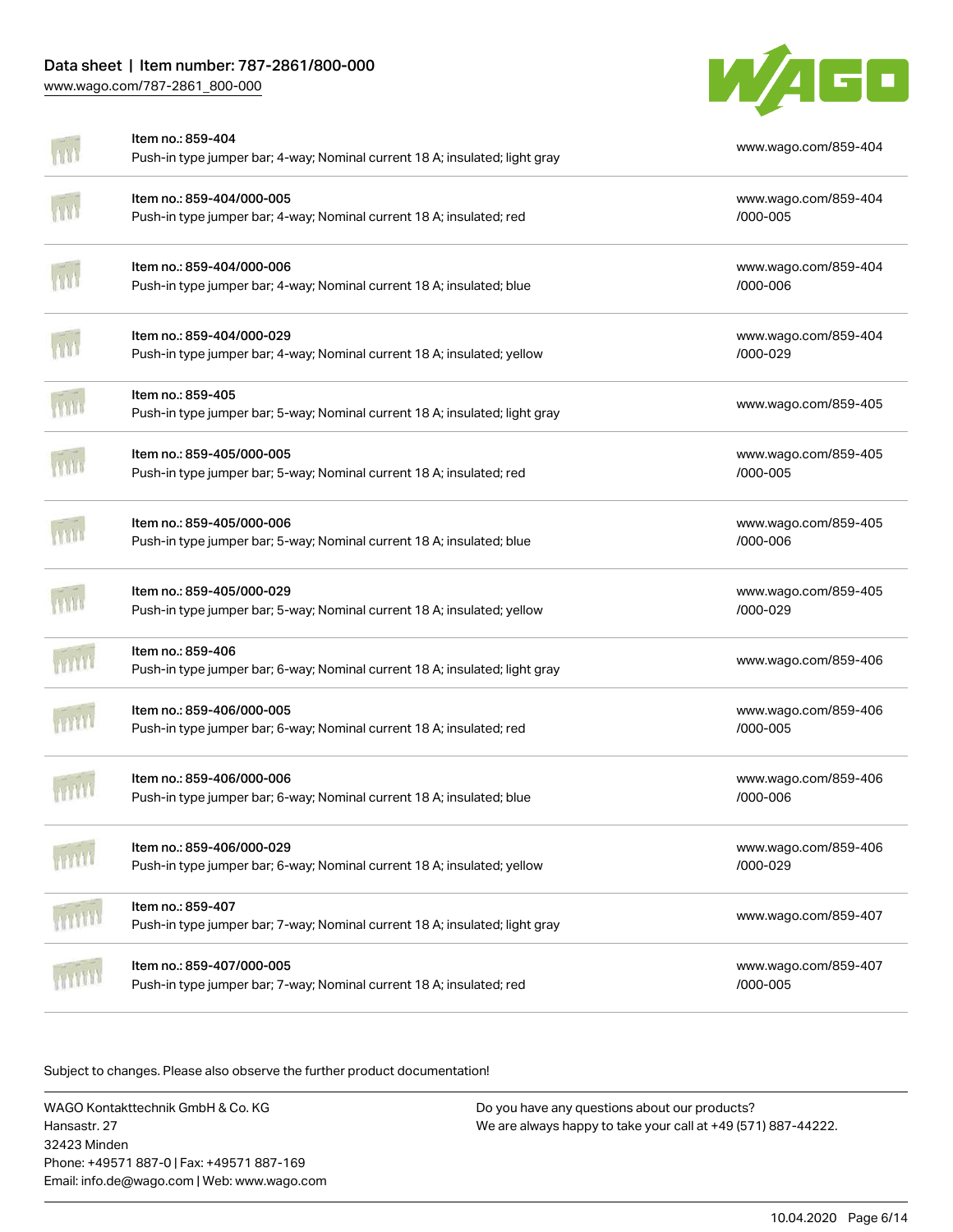

| ferrule |                                                                                                       |                                  |
|---------|-------------------------------------------------------------------------------------------------------|----------------------------------|
|         | Item no.: 859-410/000-029<br>Push-in type jumper bar; 10-way; Nominal current 18 A; insulated; yellow | www.wago.com/859-410<br>/000-029 |
|         | Item no.: 859-410/000-006<br>Push-in type jumper bar; 10-way; Nominal current 18 A; insulated; blue   | www.wago.com/859-410<br>/000-006 |
|         | Item no.: 859-410/000-005<br>Push-in type jumper bar; 10-way; Nominal current 18 A; insulated; red    | www.wago.com/859-410<br>/000-005 |
|         | Item no.: 859-410<br>Push-in type jumper bar; 10-way; Nominal current 18 A; insulated; light gray     | www.wago.com/859-410             |
|         | Item no.: 859-409/000-029<br>Push-in type jumper bar; 9-way; Nominal current 18 A; insulated; yellow  | www.wago.com/859-409<br>/000-029 |
|         | Item no.: 859-409/000-006<br>Push-in type jumper bar; 9-way; Nominal current 18 A; insulated; blue    | www.wago.com/859-409<br>/000-006 |
|         | Item no.: 859-409/000-005<br>Push-in type jumper bar; 9-way; Nominal current 18 A; insulated; red     | www.wago.com/859-409<br>/000-005 |
|         | Item no.: 859-409<br>Push-in type jumper bar; 9-way; Nominal current 18 A; insulated; light gray      | www.wago.com/859-409             |
|         | Item no.: 859-408/000-029<br>Push-in type jumper bar; 8-way; Nominal current 18 A; insulated; yellow  | www.wago.com/859-408<br>/000-029 |
|         | Item no.: 859-408/000-006<br>Push-in type jumper bar; 8-way; Nominal current 18 A; insulated; blue    | www.wago.com/859-408<br>/000-006 |
|         | Item no.: 859-408/000-005<br>Push-in type jumper bar; 8-way; Nominal current 18 A; insulated; red     | www.wago.com/859-408<br>/000-005 |
|         | Item no.: 859-408<br>Push-in type jumper bar; 8-way; Nominal current 18 A; insulated; light gray      | www.wago.com/859-408             |
|         | Item no.: 859-407/000-029<br>Push-in type jumper bar; 7-way; Nominal current 18 A; insulated; yellow  | www.wago.com/859-407<br>/000-029 |
|         | Item no.: 859-407/000-006<br>Push-in type jumper bar; 7-way; Nominal current 18 A; insulated; blue    | www.wago.com/859-407<br>/000-006 |

Subject to changes. Please also observe the further product documentation!

WAGO Kontakttechnik GmbH & Co. KG Hansastr. 27 32423 Minden Phone: +49571 887-0 | Fax: +49571 887-169 Email: info.de@wago.com | Web: www.wago.com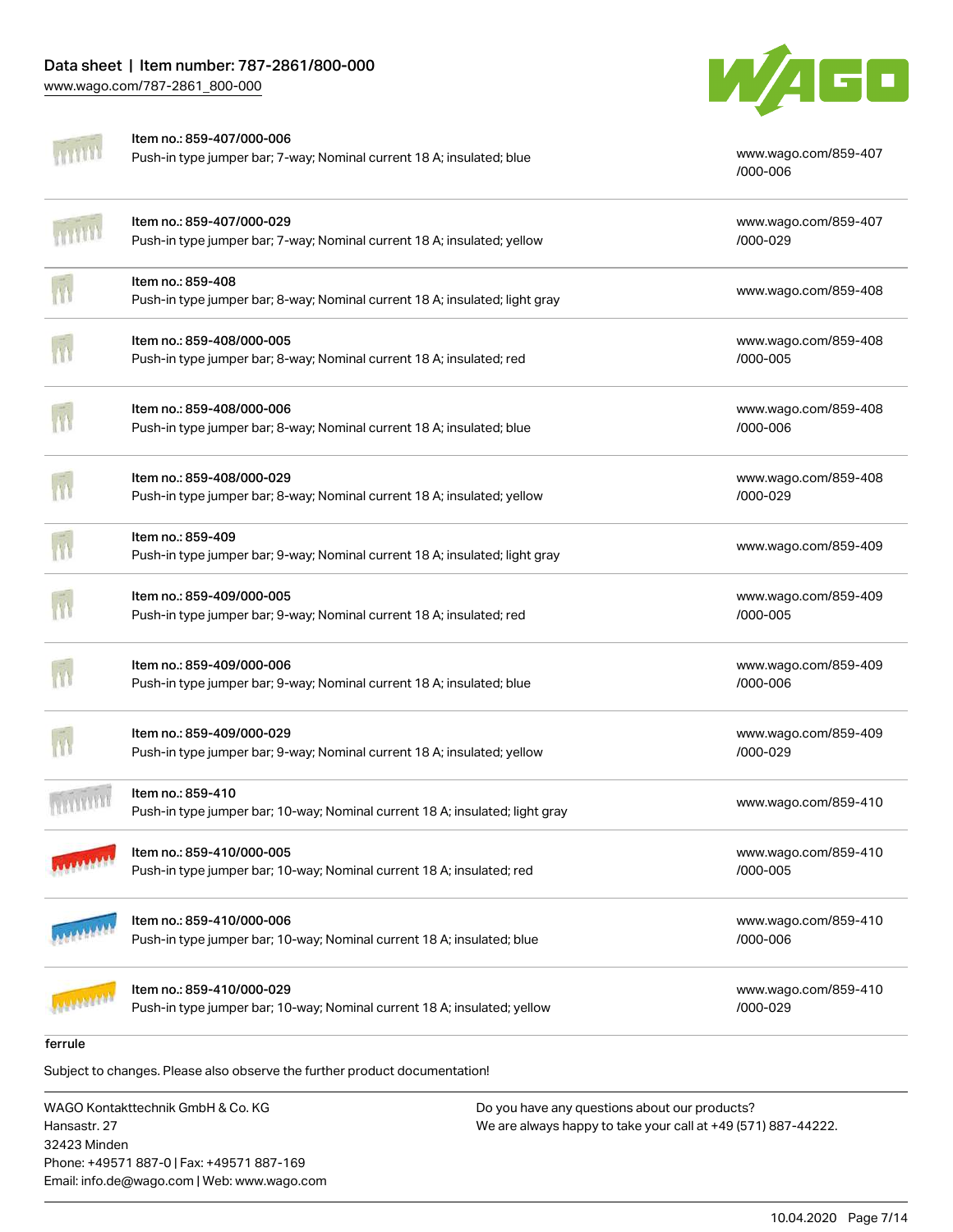

|                     | Item no.: 216-241                                                                                                                                                                  |                       |
|---------------------|------------------------------------------------------------------------------------------------------------------------------------------------------------------------------------|-----------------------|
|                     | Ferrule; Sleeve for 0.5 mm <sup>2</sup> / 20 AWG; insulated; electro-tin plated; electrolytic copper; gastight<br>crimped; acc. to DIN 46228, Part 4/09.90; white                  | www.wago.com/216-241  |
|                     | Item no.: 216-242                                                                                                                                                                  |                       |
|                     | Ferrule; Sleeve for 0.75 mm <sup>2</sup> / 18 AWG; insulated; electro-tin plated; electrolytic copper; gastight<br>crimped; acc. to DIN 46228, Part 4/09.90; gray                  | www.wago.com/216-242  |
|                     | Item no.: 216-243                                                                                                                                                                  |                       |
|                     | Ferrule; Sleeve for 1 mm <sup>2</sup> / AWG 18; insulated; electro-tin plated; electrolytic copper; gastight crimped; www.wago.com/216-243<br>acc. to DIN 46228, Part 4/09.90; red |                       |
|                     | Item no.: 216-244                                                                                                                                                                  |                       |
|                     | Ferrule; Sleeve for 1.5 mm <sup>2</sup> / AWG 16; insulated; electro-tin plated; electrolytic copper; gastight<br>crimped; acc. to DIN 46228, Part 4/09.90; black                  | www.wago.com/216-244  |
| tools               |                                                                                                                                                                                    |                       |
|                     | Item no.: 210-720                                                                                                                                                                  |                       |
|                     | Operating tool; Blade: 3.5 x 0.5 mm; with a partially insulated shaft                                                                                                              | www.wago.com/210-720  |
| Marking accessories |                                                                                                                                                                                    |                       |
|                     |                                                                                                                                                                                    |                       |
|                     | Item no.: 2009-110<br>Marking strips; on reel; not stretchable; plain; snap-on type; white                                                                                         | www.wago.com/2009-110 |
|                     | Item no.: 2009-115                                                                                                                                                                 |                       |
|                     | WMB-Inline; for Smart Printer; 1500 pieces on roll; stretchable 5 - 5.2 mm; plain; snap-on type; white                                                                             | www.wago.com/2009-115 |
|                     | Item no.: 2009-115/000-002                                                                                                                                                         | www.wago.com/2009-115 |
|                     | WMB-Inline; for Smart Printer; 1500 pieces on roll; stretchable 5 - 5.2 mm; plain; snap-on type; yellow                                                                            | /000-002              |
|                     | Item no.: 2009-115/000-006                                                                                                                                                         | www.wago.com/2009-115 |
|                     | WMB-Inline; for Smart Printer; 1500 pieces on roll; stretchable 5 - 5.2 mm; plain; snap-on type; white                                                                             | /000-006              |
|                     | Item no.: 2009-115/000-007                                                                                                                                                         | www.wago.com/2009-115 |
|                     | WMB-Inline; for Smart Printer; 1500 pieces on roll; stretchable 5 - 5.2 mm; plain; snap-on type; gray                                                                              | /000-007              |
|                     | Item no.: 2009-115/000-012                                                                                                                                                         | www.wago.com/2009-115 |
|                     | WMB-Inline; for Smart Printer; 1500 pieces on roll; stretchable 5 - 5.2 mm; plain; snap-on type; white                                                                             | /000-012              |
|                     | Item no.: 2009-115/000-017                                                                                                                                                         | www.wago.com/2009-115 |
|                     | WMB-Inline; for Smart Printer; 1500 pieces on roll; stretchable 5 - 5.2 mm; plain; snap-on type; white                                                                             | /000-017              |
|                     | Item no.: 2009-115/000-023                                                                                                                                                         | www.wago.com/2009-115 |
|                     | WMB-Inline; for Smart Printer; 1500 pieces on roll; stretchable 5 - 5.2 mm; plain; snap-on type; green                                                                             | $/000 - 023$          |
|                     | Item no.: 2009-115/000-024                                                                                                                                                         | www.wago.com/2009-115 |
|                     | WMB-Inline; for Smart Printer; 1500 pieces on roll; stretchable 5 - 5.2 mm; plain; snap-on type; white                                                                             | /000-024              |

Subject to changes. Please also observe the further product documentation!

WAGO Kontakttechnik GmbH & Co. KG Hansastr. 27 32423 Minden Phone: +49571 887-0 | Fax: +49571 887-169 Email: info.de@wago.com | Web: www.wago.com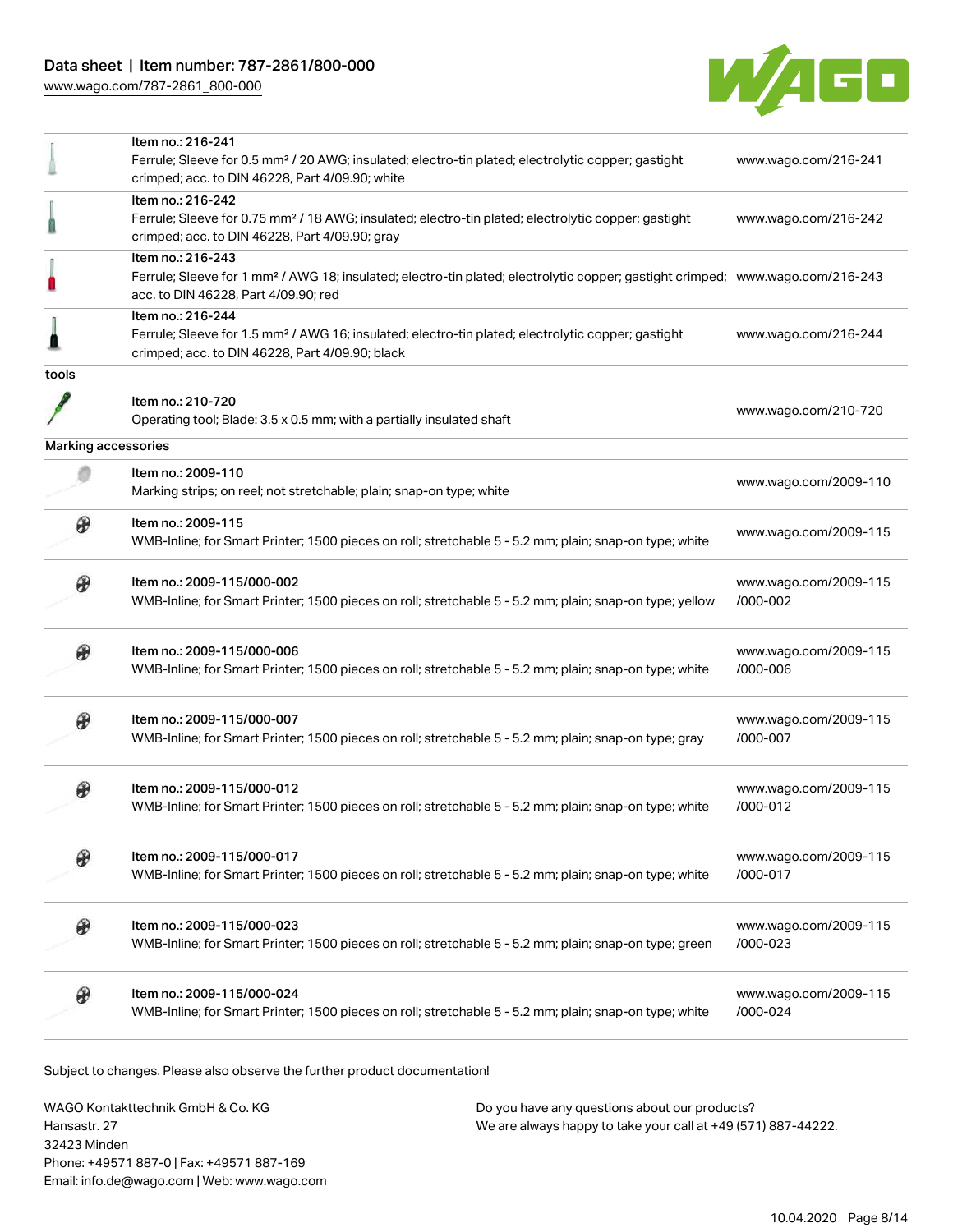# Data sheet | Item number: 787-2861/800-000

[www.wago.com/787-2861\\_800-000](http://www.wago.com/787-2861_800-000)



| Item no.: 793-501<br>WMB marking card; as card; not stretchable; plain; snap-on type; white                                               | www.wago.com/793-501             |
|-------------------------------------------------------------------------------------------------------------------------------------------|----------------------------------|
| Item no.: 793-501/000-002<br>WMB marking card; as card; not stretchable; plain; snap-on type; yellow                                      | www.wago.com/793-501<br>/000-002 |
| Item no.: 793-501/000-005<br>WMB marking card; as card; not stretchable; plain; snap-on type; red                                         | www.wago.com/793-501<br>/000-005 |
| Item no.: 793-501/000-006<br>WMB marking card; as card; not stretchable; plain; snap-on type; blue                                        | www.wago.com/793-501<br>/000-006 |
| Item no.: 793-501/000-007<br>WMB marking card; as card; not stretchable; plain; snap-on type; gray                                        | www.wago.com/793-501<br>/000-007 |
| Item no.: 793-501/000-012<br>WMB marking card; as card; not stretchable; plain; snap-on type; orange                                      | www.wago.com/793-501<br>/000-012 |
| Item no.: 793-501/000-017<br>WMB marking card; as card; not stretchable; plain; snap-on type; light green                                 | www.wago.com/793-501<br>/000-017 |
| Item no.: 793-501/000-023<br>WMB marking card; as card; not stretchable; plain; snap-on type; green                                       | www.wago.com/793-501<br>/000-023 |
| Item no.: 793-501/000-024<br>WMB marking card; as card; not stretchable; plain; snap-on type; violet                                      | www.wago.com/793-501<br>/000-024 |
| Item no.: 793-502<br>WMB marking card; as card; MARKED; 1  10 (10x); not stretchable; Horizontal marking; snap-on type;<br>white          | www.wago.com/793-502             |
| Item no.: 793-502/000-002<br>WMB marking card; as card; MARKED; 1  10 (10x); not stretchable; Horizontal marking; snap-on type;<br>yellow | www.wago.com/793-502<br>/000-002 |
| Item no.: 793-502/000-005<br>WMB marking card; as card; MARKED; 1  10 (10x); not stretchable; Horizontal marking; snap-on type;<br>red    | www.wago.com/793-502<br>/000-005 |
| Item no.: 793-502/000-006<br>WMB marking card; as card; MARKED; 1  10 (10x); not stretchable; Horizontal marking; snap-on type;<br>blue   | www.wago.com/793-502<br>/000-006 |
| Item no.: 793-502/000-007<br>WMB marking card; as card; MARKED; 1  10 (10x); not stretchable; Horizontal marking; snap-on type;<br>gray   | www.wago.com/793-502<br>/000-007 |
| Subject to changes. Please also observe the further product documentation!                                                                |                                  |
| WAGO Kontakttechnik GmbH & Co. KG<br>Do you have any questions about our products?                                                        |                                  |

Hansastr. 27 32423 Minden Phone: +49571 887-0 | Fax: +49571 887-169 Email: info.de@wago.com | Web: www.wago.com We are always happy to take your call at +49 (571) 887-44222.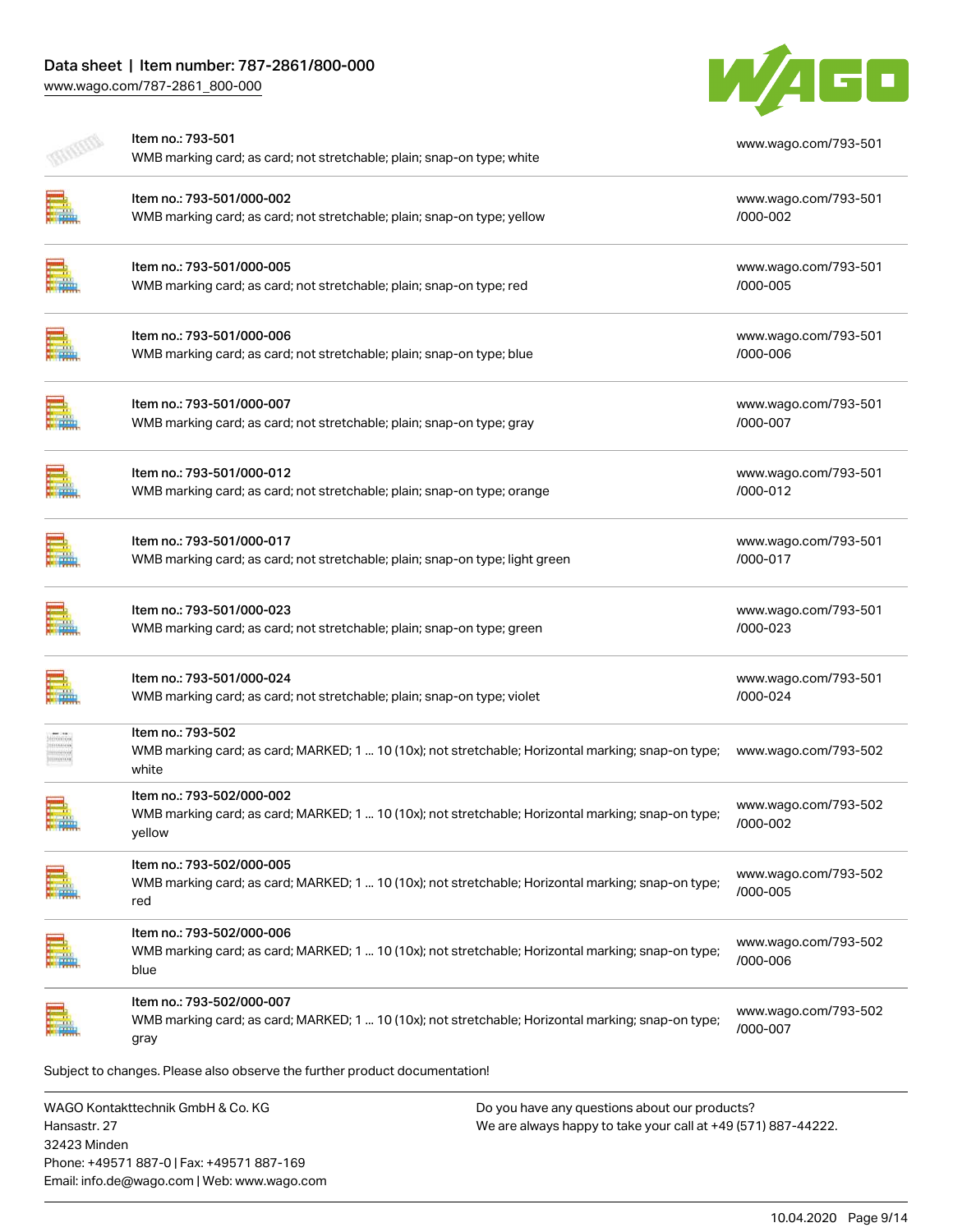

| Item no.: 793-502/000-012<br>WMB marking card; as card; MARKED; 1  10 (10x); not stretchable; Horizontal marking; snap-on type;<br>orange              | www.wago.com/793-502<br>/000-012 |
|--------------------------------------------------------------------------------------------------------------------------------------------------------|----------------------------------|
| Item no.: 793-502/000-017<br>WMB marking card; as card; MARKED; 1  10 (10x); not stretchable; Horizontal marking; snap-on type;<br>light green         | www.wago.com/793-502<br>/000-017 |
| Item no.: 793-502/000-023<br>WMB marking card; as card; MARKED; 1  10 (10x); not stretchable; Horizontal marking; snap-on type;<br>green               | www.wago.com/793-502<br>/000-023 |
| Item no.: 793-502/000-024<br>WMB marking card; as card; MARKED; 1  10 (10x); not stretchable; Horizontal marking; snap-on type;<br>violet              | www.wago.com/793-502<br>/000-024 |
| Item no.: 793-503<br>WMB marking card; as card; MARKED; 11  20 (10x); not stretchable; Horizontal marking; snap-on type; www.wago.com/793-503<br>white |                                  |
| Item no.: 793-503/000-002<br>WMB marking card; as card; MARKED; 11  20 (10x); not stretchable; Horizontal marking; snap-on type;<br>yellow             | www.wago.com/793-503<br>/000-002 |
| Item no.: 793-503/000-005<br>WMB marking card; as card; MARKED; 11  20 (10x); not stretchable; Horizontal marking; snap-on type;<br>red                | www.wago.com/793-503<br>/000-005 |
| Item no.: 793-503/000-006<br>WMB marking card; as card; MARKED; 11  20 (10x); not stretchable; Horizontal marking; snap-on type;<br>blue               | www.wago.com/793-503<br>/000-006 |
| Item no.: 793-503/000-007<br>WMB marking card; as card; MARKED; 11  20 (10x); not stretchable; Horizontal marking; snap-on type;<br>gray               | www.wago.com/793-503<br>/000-007 |
| Item no.: 793-503/000-012<br>WMB marking card; as card; MARKED; 11  20 (10x); not stretchable; Horizontal marking; snap-on type;<br>orange             | www.wago.com/793-503<br>/000-012 |
| Item no.: 793-503/000-017<br>WMB marking card; as card; MARKED; 11  20 (10x); not stretchable; Horizontal marking; snap-on type;<br>light green        | www.wago.com/793-503<br>/000-017 |
| Item no.: 793-503/000-023<br>WMB marking card; as card; MARKED; 11  20 (10x); not stretchable; Horizontal marking; snap-on type;<br>green              | www.wago.com/793-503<br>/000-023 |
| Item no.: 793-503/000-024<br>WMB marking card; as card; MARKED; 11  20 (10x); not stretchable; Horizontal marking; snap-on type;<br>violet             | www.wago.com/793-503<br>/000-024 |
|                                                                                                                                                        |                                  |

Item no.: 793-504

Subject to changes. Please also observe the further product documentation!

WAGO Kontakttechnik GmbH & Co. KG Hansastr. 27 32423 Minden Phone: +49571 887-0 | Fax: +49571 887-169 Email: info.de@wago.com | Web: www.wago.com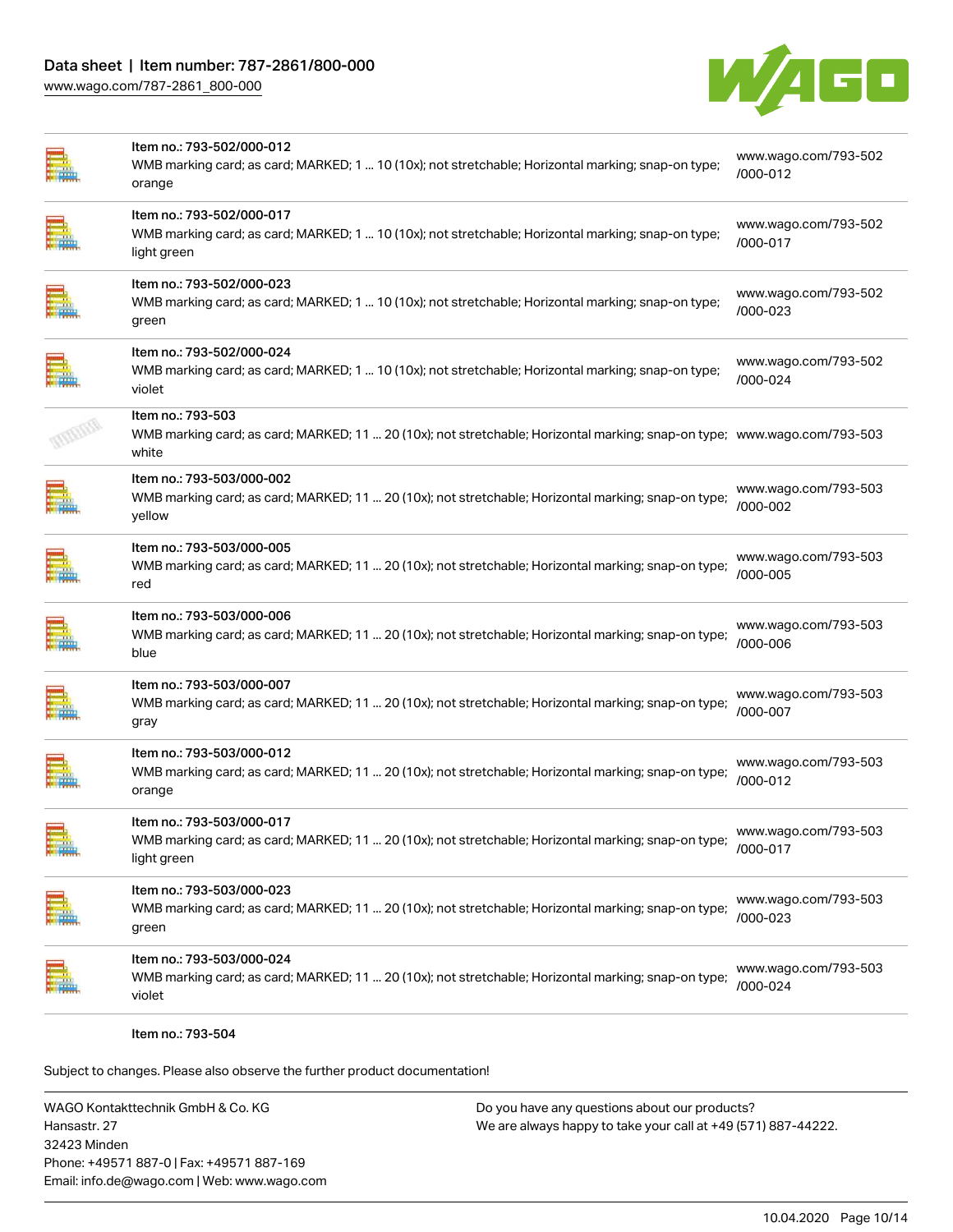

| WMB marking card; as card; MARKED; 21  30 (10x); not stretchable; Horizontal marking; snap-on type; www.wago.com/793-504<br>white                      |                                  |
|--------------------------------------------------------------------------------------------------------------------------------------------------------|----------------------------------|
| Item no.: 793-504/000-002<br>WMB marking card; as card; MARKED; 21  30 (10x); not stretchable; Horizontal marking; snap-on type;<br>yellow             | www.wago.com/793-504<br>/000-002 |
| Item no.: 793-504/000-005<br>WMB marking card; as card; MARKED; 21  30 (10x); not stretchable; Horizontal marking; snap-on type;<br>red                | www.wago.com/793-504<br>/000-005 |
| Item no.: 793-504/000-006<br>WMB marking card; as card; MARKED; 21  30 (10x); not stretchable; Horizontal marking; snap-on type;<br>blue               | www.wago.com/793-504<br>/000-006 |
| Item no.: 793-504/000-012<br>WMB marking card; as card; MARKED; 21  30 (10x); not stretchable; Horizontal marking; snap-on type;<br>orange             | www.wago.com/793-504<br>/000-012 |
| Item no.: 793-504/000-017<br>WMB marking card; as card; MARKED; 21  30 (10x); not stretchable; Horizontal marking; snap-on type;<br>light green        | www.wago.com/793-504<br>/000-017 |
| Item no.: 793-504/000-023<br>WMB marking card; as card; MARKED; 21  30 (10x); not stretchable; Horizontal marking; snap-on type;<br>green              | www.wago.com/793-504<br>/000-023 |
| Item no.: 793-505<br>WMB marking card; as card; MARKED; 31  40 (10x); not stretchable; Horizontal marking; snap-on type; www.wago.com/793-505<br>white |                                  |
| Item no.: 793-505/000-005<br>WMB marking card; as card; MARKED; 31  40 (10x); not stretchable; Horizontal marking; snap-on type;<br>red                | www.wago.com/793-505<br>/000-005 |
| Item no.: 793-505/000-006<br>WMB marking card; as card; MARKED; 31  40 (10x); not stretchable; Horizontal marking; snap-on type;<br>blue               | www.wago.com/793-505<br>/000-006 |
| Item no.: 793-505/000-007<br>WMB marking card; as card; MARKED; 31  40 (10x); not stretchable; Horizontal marking; snap-on type;<br>gray               | www.wago.com/793-505<br>/000-007 |
| Item no.: 793-505/000-012<br>WMB marking card; as card; MARKED; 31  40 (10x); not stretchable; Horizontal marking; snap-on type;<br>orange             | www.wago.com/793-505<br>/000-012 |
| Item no.: 793-506<br>WMB marking card; as card; MARKED; 41  50 (10x); not stretchable; Horizontal marking; snap-on type; www.wago.com/793-506<br>white |                                  |
| Item no.: 793-506/000-005<br>WMB marking card; as card; MARKED; 41  50 (10x); not stretchable; Horizontal marking; snap-on type;<br>red                | www.wago.com/793-506<br>/000-005 |

WAGO Kontakttechnik GmbH & Co. KG Hansastr. 27 32423 Minden Phone: +49571 887-0 | Fax: +49571 887-169 Email: info.de@wago.com | Web: www.wago.com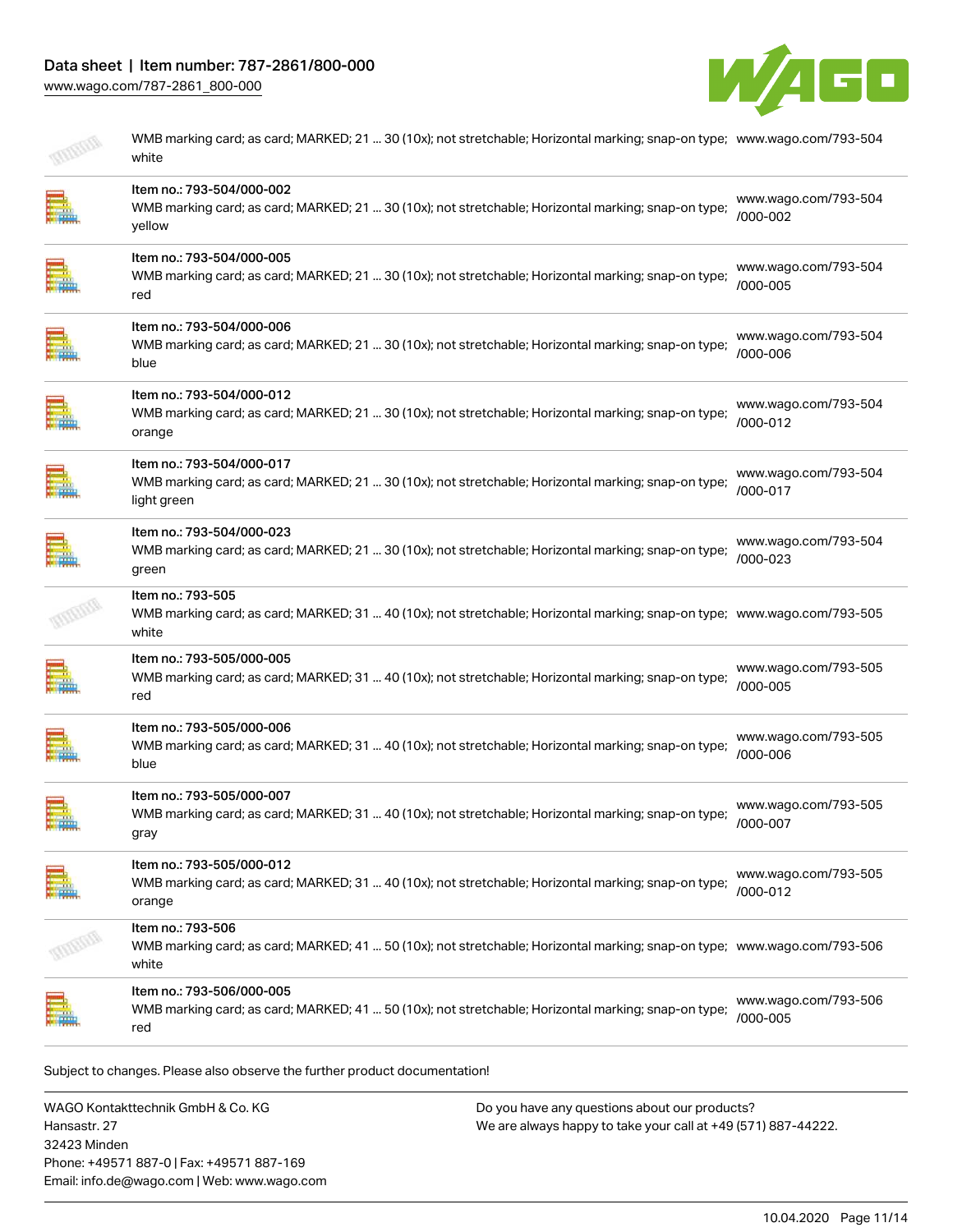32423 Minden

Phone: +49571 887-0 | Fax: +49571 887-169 Email: info.de@wago.com | Web: www.wago.com



|                    | Item no.: 793-506/000-006<br>WMB marking card; as card; MARKED; 41  50 (10x); not stretchable; Horizontal marking; snap-on type;<br>blue                           |                                                                                                                | www.wago.com/793-506<br>/000-006      |
|--------------------|--------------------------------------------------------------------------------------------------------------------------------------------------------------------|----------------------------------------------------------------------------------------------------------------|---------------------------------------|
|                    | Item no.: 793-506/000-012<br>WMB marking card; as card; MARKED; 41  50 (10x); not stretchable; Horizontal marking; snap-on type;<br>orange                         |                                                                                                                | www.wago.com/793-506<br>/000-012      |
| E.                 | Item no.: 793-506/000-017<br>WMB marking card; as card; MARKED; 41  50 (10x); not stretchable; Horizontal marking; snap-on type;<br>light green                    |                                                                                                                | www.wago.com/793-506<br>/000-017      |
|                    | Item no.: 793-5501<br>WMB marking card; as card; for terminal block width 5 - 17.5 mm; stretchable 5 - 5.2 mm; plain; snap-on www.wago.com/793-5501<br>type; white |                                                                                                                |                                       |
|                    | Item no.: 793-5501/000-002<br>WMB marking card; as card; for terminal block width 5 - 17.5 mm; stretchable 5 - 5.2 mm; plain; snap-on<br>type; yellow              |                                                                                                                | www.wago.com/793-5501<br>/000-002     |
|                    | Item no.: 793-5501/000-005<br>WMB marking card; as card; for terminal block width 5 - 17.5 mm; stretchable 5 - 5.2 mm; plain; snap-on<br>type; red                 |                                                                                                                | www.wago.com/793-5501<br>/000-005     |
|                    | Item no.: 793-5501/000-006<br>WMB marking card; as card; for terminal block width 5 - 17.5 mm; stretchable 5 - 5.2 mm; plain; snap-on<br>type; blue                |                                                                                                                | www.wago.com/793-5501<br>/000-006     |
|                    | Item no.: 793-5501/000-007<br>WMB marking card; as card; for terminal block width 5 - 17.5 mm; stretchable 5 - 5.2 mm; plain; snap-on<br>type; gray                |                                                                                                                | www.wago.com/793-5501<br>/000-007     |
|                    | Item no.: 793-5501/000-012<br>WMB marking card; as card; for terminal block width 5 - 17.5 mm; stretchable 5 - 5.2 mm; plain; snap-on<br>type; orange              |                                                                                                                | www.wago.com/793-5501<br>/000-012     |
|                    | Item no.: 793-5501/000-014<br>WMB marking card; as card; for terminal block width 5 - 17.5 mm; stretchable 5 - 5.2 mm; plain; snap-on<br>type; brown               |                                                                                                                | www.wago.com/793-5501<br>$/000 - 014$ |
| ⋿<br><b>Andrew</b> | Item no.: 793-5501/000-017<br>WMB marking card; as card; for terminal block width 5 - 17.5 mm; stretchable 5 - 5.2 mm; plain; snap-on<br>type; green               |                                                                                                                | www.wago.com/793-5501<br>/000-017     |
|                    | Item no.: 793-5501/000-023<br>WMB marking card; as card; for terminal block width 5 - 17.5 mm; stretchable 5 - 5.2 mm; plain; snap-on<br>type; light green         |                                                                                                                | www.wago.com/793-5501<br>/000-023     |
|                    | Item no.: 793-5501/000-024<br>WMB marking card; as card; for terminal block width 5 - 17.5 mm; stretchable 5 - 5.2 mm; plain; snap-on<br>type; violet              |                                                                                                                | www.wago.com/793-5501<br>/000-024     |
|                    | Item no.: 793-566                                                                                                                                                  |                                                                                                                |                                       |
|                    | WMB marking card; as card; MARKED; 1  50 (2x); not stretchable; Horizontal marking; snap-on type;                                                                  |                                                                                                                | www.wago.com/793-566                  |
|                    | Subject to changes. Please also observe the further product documentation!                                                                                         |                                                                                                                |                                       |
| Hansastr. 27       | WAGO Kontakttechnik GmbH & Co. KG                                                                                                                                  | Do you have any questions about our products?<br>We are always happy to take your call at +49 (571) 887-44222. |                                       |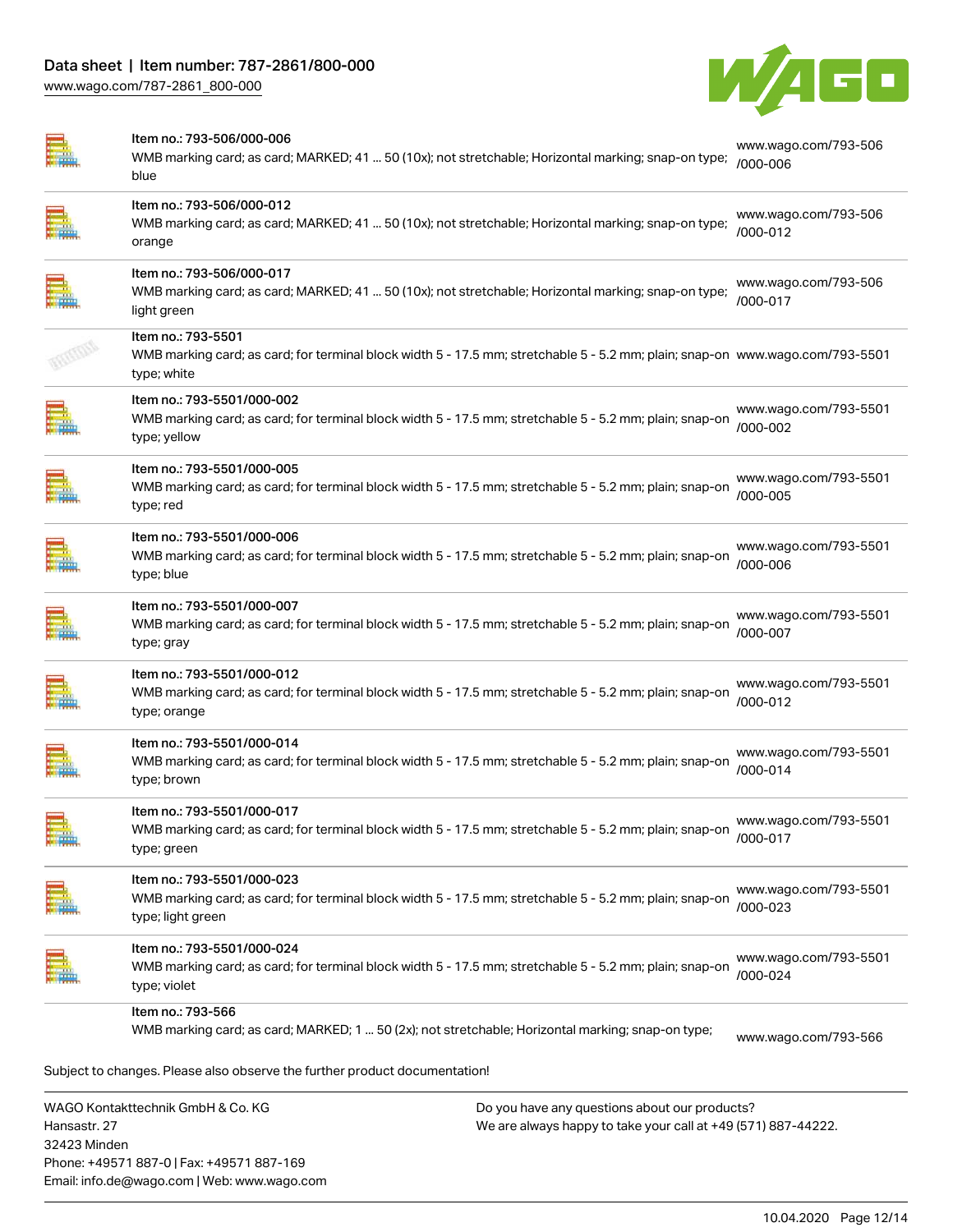### Data sheet | Item number: 787-2861/800-000

[www.wago.com/787-2861\\_800-000](http://www.wago.com/787-2861_800-000)



| white                                                                                                                                         |                                      |
|-----------------------------------------------------------------------------------------------------------------------------------------------|--------------------------------------|
| Item no.: 793-566/000-002<br>WMB marking card; as card; MARKED; 1  50 (2x); not stretchable; Horizontal marking; snap-on type;<br>yellow      | www.wago.com/793-566<br>/000-002     |
| Item no.: 793-566/000-005<br>WMB marking card; as card; MARKED; 1  50 (2x); not stretchable; Horizontal marking; snap-on type;<br>red         | www.wago.com/793-566<br>$/000 - 005$ |
| Item no.: 793-566/000-006<br>WMB marking card; as card; MARKED; 1  50 (2x); not stretchable; Horizontal marking; snap-on type;<br>blue        | www.wago.com/793-566<br>/000-006     |
| Item no.: 793-566/000-007<br>WMB marking card; as card; MARKED; 1  50 (2x); not stretchable; Horizontal marking; snap-on type;<br>gray        | www.wago.com/793-566<br>/000-007     |
| Item no.: 793-566/000-012<br>WMB marking card; as card; MARKED; 1  50 (2x); not stretchable; Horizontal marking; snap-on type;<br>orange      | www.wago.com/793-566<br>$/000 - 012$ |
| Item no.: 793-566/000-017<br>WMB marking card; as card; MARKED; 1  50 (2x); not stretchable; Horizontal marking; snap-on type;<br>light green | www.wago.com/793-566<br>/000-017     |
| Item no.: 793-566/000-023<br>WMB marking card; as card; MARKED; 1  50 (2x); not stretchable; Horizontal marking; snap-on type;<br>green       | www.wago.com/793-566<br>$/000 - 023$ |
| Item no.: 793-566/000-024<br>WMB marking card; as card; MARKED; 1  50 (2x); not stretchable; Horizontal marking; snap-on type;<br>violet      | www.wago.com/793-566<br>$/000 - 024$ |
|                                                                                                                                               |                                      |

### Downloads Documentation

Manual

| Electronic Circuit Breaker<br>24 VDC / 18 A | $V$ 1.3.1<br>Dec 16, 2019 | pdf<br>3.0 MB   | Download |
|---------------------------------------------|---------------------------|-----------------|----------|
| <b>Bid Text</b>                             |                           |                 |          |
| 787-2861/800-000<br>GAEB X81 - Datei        | Jul 3, 2019               | xml<br>$7.2$ kB | Download |
| 787-2861/800-000<br>GAEB docx - Datei       | Jul 2, 2019               | docx<br>20.2 kB | Download |

Subject to changes. Please also observe the further product documentation!

WAGO Kontakttechnik GmbH & Co. KG Hansastr. 27 32423 Minden Phone: +49571 887-0 | Fax: +49571 887-169 Email: info.de@wago.com | Web: www.wago.com